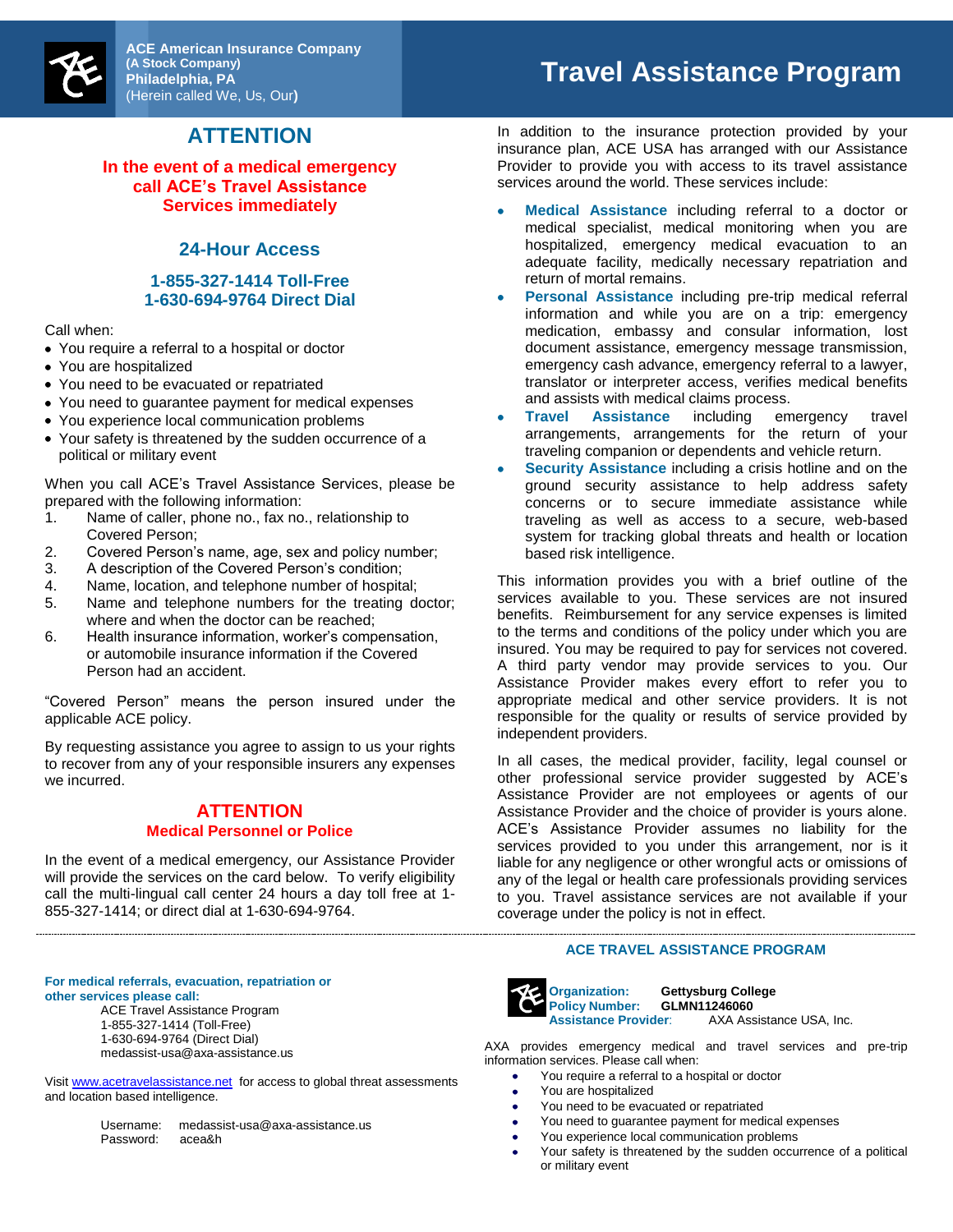

ACE A&H Division offers worldwide travel assistance services to employees, students and their eligible dependents or other individuals covered under its accident and sickness insurance plans. These services are provided by ACE's Assistance Provider and are not insured benefits. Your insurance plan may provide for reimbursement of some or all service expenses based on the terms and conditions of the policy of insurance you have purchased.

#### **Eligibility for Services**

Employees, students and their eligible dependents, if covered under an ACE Accident & Sickness policy, are eligible for services during the policy term subject to the limitations listed below. Emergency Medical Services and Emergency Travel Services are available only if a covered person is traveling at least 100 miles away from his or her legal residence or outside of his or her home country or country of permanent assignment. Access to the ACE Travel Assistance Website (www.acetravelassistance.net) and Pre-trip information services are available at any time. Security assistance services are available if a covered person is traveling outside of his or her home country, country of permanent assignment or residence.

#### **24-Hour Access**

ACE Insured's can reach the multilingual response center to confirm coverage and obtain access to available services by calling toll-free or direct dial by facsimile or by e- mail 24 hours a day, 365 days a year.

The following is a brief summary of services available:

#### **EMERGENCY MEDICAL SERVICES**

Medical Monitoring

When notified of a Medical Emergency resulting from a covered accident or emergency sickness, ACE's Assistance Provider's multilingual staff will, if in their judgment it is appropriate, attempt to contact local attending medical personnel to get a better understanding of the covered person's condition. If appropriate. ACE's Assistance Provider will monitor the covered person's condition and remain in communication with his or her family, subject to applicable privacy laws, until the medical problem is resolved.

Medical Referrals

Upon request, ACE's Assistance Provider will use its best efforts to provide the names, addresses and telephone numbers of doctors, hospitals, dentists, and dental clinics in the area where the covered person is traveling. ACE's Assistance Provider will also attempt to confirm the availability of the provider, ascertain required payments that a covered person will be required to pay and make an appointment for a covered person with the medical provider of his or her choice.

In a serious Medical Emergency, the covered person is advised to first try to arrange for immediate emergency assistance through local sources and then call ACE's Assistance Provider. ACE's Assistance Provider is neither responsible for determining the appropriate medical specialty for handling the covered person's condition, nor does it provide medical diagnosis or treatment. We cannot guarantee the quality of the medical services provider or the medical facility. The final selection of a local doctor or medical facility is the right and responsibility of the covered person.

Emergency Medical Payments, Medical Expense Guarantee, Hospital Admission Guarantee

When it is necessary to obtain Emergency medical services for a covered person, ACE's Assistance Provider will, arrange a payment guarantee to cover on-site medical and hospital expenses. If it is necessary to provide a guarantee of payment to a medical provider, or to make arrangements to pay in local currency, ACE's Assistance Provider will provide funds for emergency payments to cover on-site medical and hospital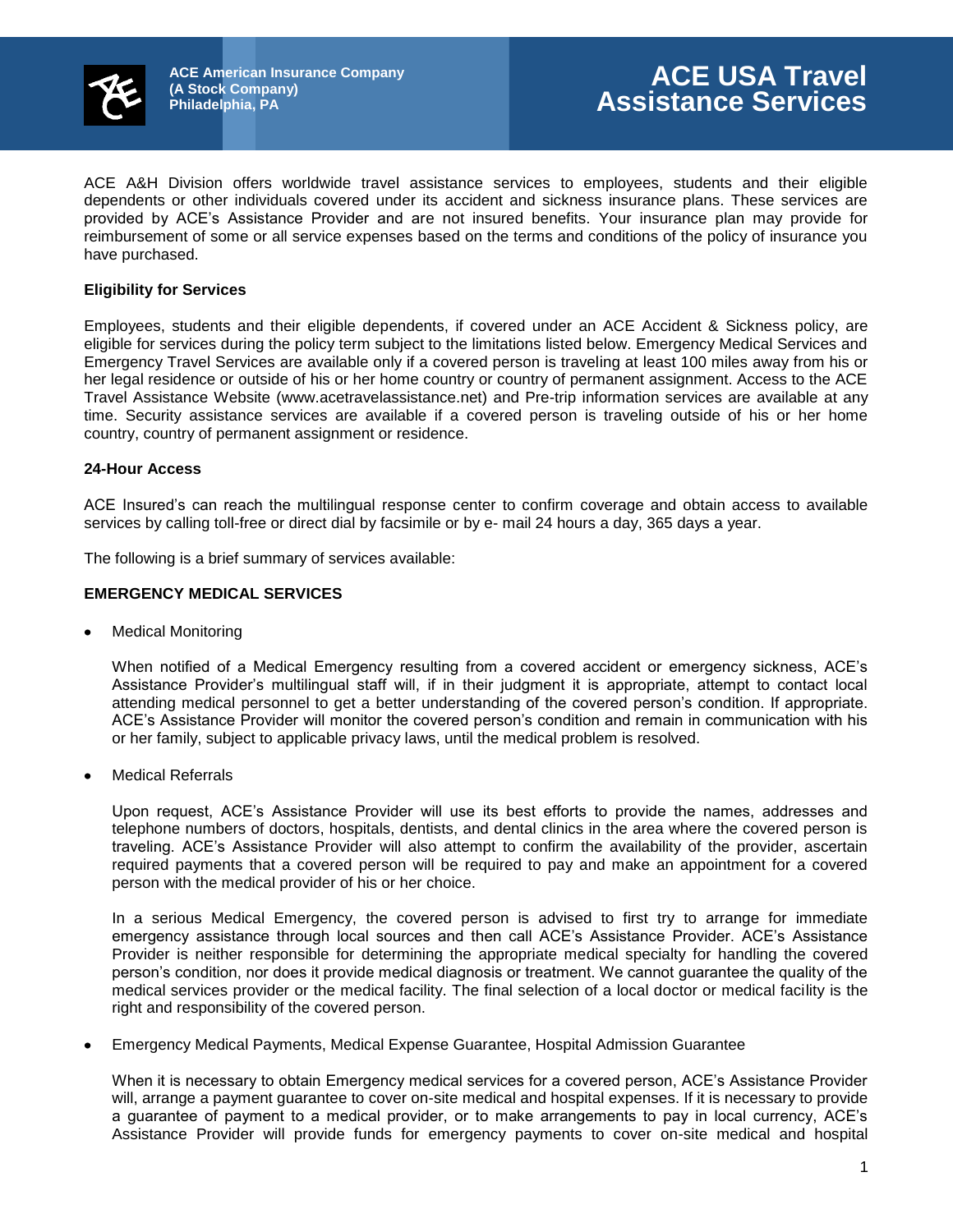expenses. This payment is limited to the maximum benefit allowable under the policy. ACE's Assistance Provider will work with you or the covered person's family to guarantee any amount required in excess of policy limits.

Emergency Medical Transport, Medical Evacuation or Repatriation

In the event of a Medical Emergency and upon request of a doctor designated by ACE's Assistance Provider in consultation with a local attending Doctor, ACE's Assistance Provider will arrange and pay for transportation under medical supervision to a different hospital or treatment facility or repatriation to the covered person's place of residence for treatment if it is determined to be medically necessary. As part of a medical evacuation, ACE's Assistance Provider will also make all necessary arrangements for ground transportation to and from the hospital, as well as pre-admission arrangements, where possible, at the receiving hospital. Payment for these services is limited to the maximum benefit allowable under the Policy.

All medical decisions (such as the medical need for evacuation, medical equipment and the medical personnel to be used) and decisions regarding the final destination will be made by ACE's Assistance Provider's designated doctors in consultation with a local attending doctor based on medical factors. Their decisions shall be conclusive in determining the need for such services. Should you decide to make these arrangements without the assistance of ACE's Assistance Provider, we cannot be held liable for the services rendered or the cost. Any bills received for services arranged without ACE's Assistance Provider will be reviewed and processed in accordance with the lesser of the actual cost or the cost for the services had ACE's Assistance Provider made all of the arrangements.

Dispatch of a Doctor or Specialist

If, based on the information available, a covered person's condition cannot be adequately assessed to evaluate the need for transport or evacuation, ACE's Assistance Provider will dispatch a doctor or specialist to the covered person's location to make an assessment. ACE's Assistance Provider will pay for the cost of the doctor's or specialist's travel and the services provided on location up to the maximum benefit allowable under the policy.

Repatriation of Remains

In the event of a covered person's death while on a covered trip, ACE's Assistance Provider will arrange for and pay for all necessary expenses (including government authorization and documentation, requirements of the local authorities to transport the remains and a container appropriate for transportation) related to the repatriation of the remains to the covered person's place of residence for burial. Payment for these services is limited to the maximum benefit allowable under the policy. Should you decide to make these arrangements without the assistance of ACE's Assistance Provider, we cannot be held liable for the services rendered or the cost. Any bills received for services arranged without ACE's Assistance Provider will be reviewed and processed in accordance with the lesser of the actual cost or the cost of the services had ACE's Assistance Provider made all arrangements.

Family Reunion Travel Arrangements

ACE's Assistance Provider will coordinate emergency travel arrangements for family members to join a hospitalized covered person or to accompany the covered person's mortal remains to the covered person's place of residence. Payment for these services is the responsibility of the traveling family member unless paid for by you or covered under the policy.

Escort Transportation

If it is reasonably possible for a family member or companion traveling with the covered person to accompany the covered person during a medical evacuation, repatriation or repatriation of remains, ACE's Assistance Provider will make the necessary arrangements for the trip. Payment for these services is the responsibility of the traveling family member or companion unless paid by for you or covered under the policy.

Return of Dependent Children

If a covered person who is traveling alone with dependent children under age 26 is hospitalized, and the dependent children are left unattended, ACE's Assistance Provider will arrange for the children's return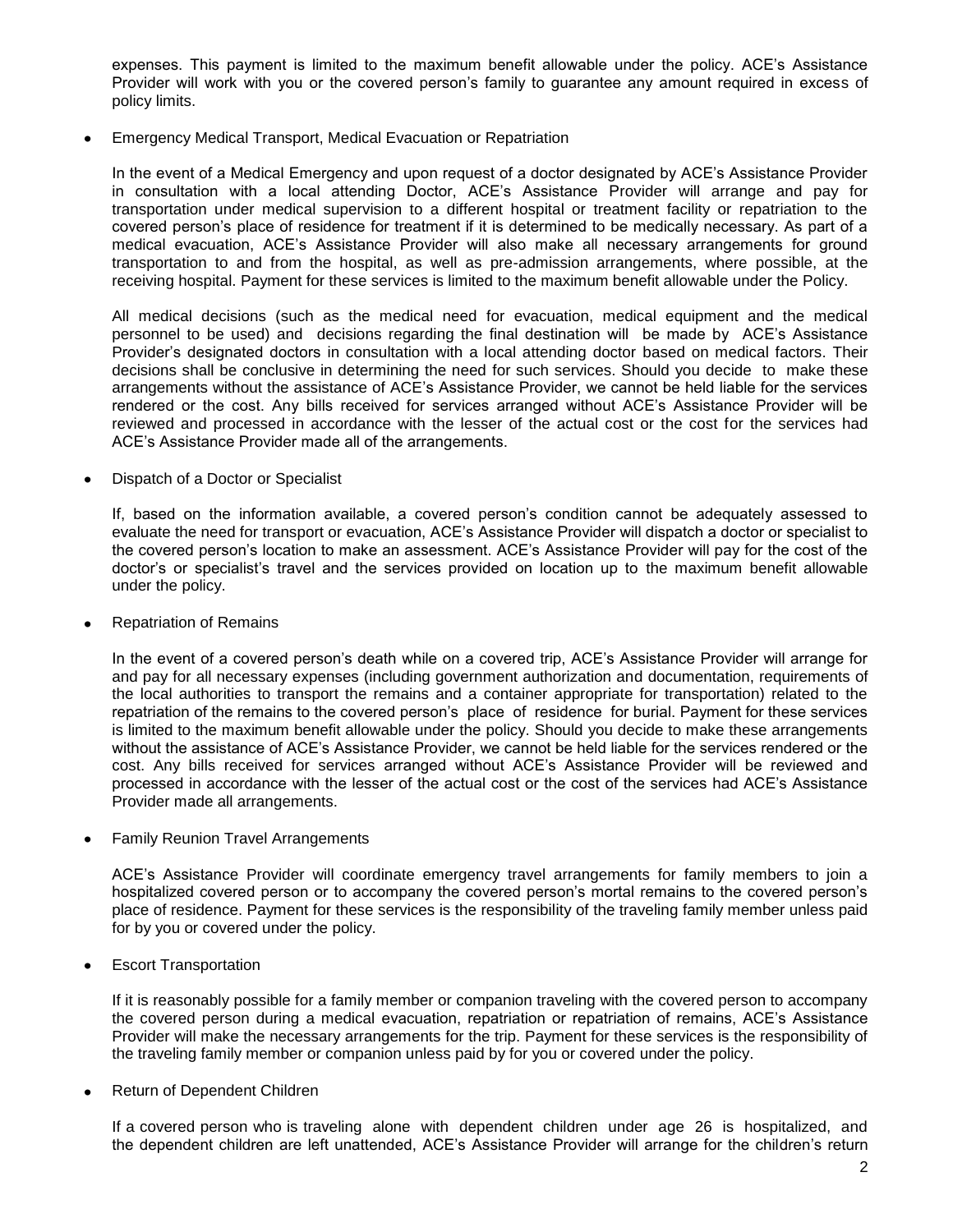home with an appropriate escort, if necessary. Any return tickets for the children must be exchanged for the new travel arrangements. Payment for these services is the responsibility of the covered person's family unless paid for by you or covered under the policy.

Return of a Traveling Companion

If a covered person's traveling companion's trip is delayed and previously made travel arrangements are lost due to the covered person's Medical Emergency, at the option of the traveling companion, ACE's Assistance Provider will arrange for the traveling companion's new travel arrangements to his or her return destination or the next destination on the trip itinerary. Payment for these services is the responsibility of the traveling companion unless covered under the policy.

Visit of a Family Member or Friend

If a covered person is traveling alone and must be hospitalized for more than five (5) consecutive days, ACE's Assistance Provider will make travel arrangement for one family member or one friend designated by the covered person from his or her home to the place where the covered person is hospitalized. Payment for these services is the responsibility of the traveling family member or friend unless covered under the policy.

Replacement of Medication or Eyeglasses

If a covered person has an unexpected need for prescription medication while traveling; loses, forgets, or runs out of prescription medication or breaks, loses, or has eyeglasses stolen while traveling, ACE's Assistance Provider will attempt to locate the medication, eyeglasses or their equivalent and attempt to arrange for the covered person to obtain it locally, where it is available or to have it shipped to him or her, subject to local laws, if it is not available locally. Payment for the prescription medication, eyeglasses or any shipping expense is the covered person's responsibility unless covered under the policy.

#### **SECURITY EVACUATION SERVICES**

Political and Natural Disaster

In the event of a covered evacuation event and upon the request of the covered person, ACE's Assistance Provider, in consultation with their designated security consultant will arrange and pay for the transportation of a covered person to the nearest place of safety.

Insurance benefits, if applicable, will not be payable unless ACE's Assistance Provider authorizes all expenses in advance and these services are provided by our designated security consultant. Neither ACE's Assistance Provider nor the security consultant is responsible for the availability of transportation services. When an evacuation is impractical due to hostile or dangerous conditions the designated security consultant will make every effort to maintain contact until evacuation is possible.

Payment for these services is limited to the maximum benefit, if any, shown in the insurance policy.

Consultation Services

ACE's Assistance Provider will provide access to a crisis hotline and security assistance center to discuss any safety concerns about travel locations or to secure immediate assistance while traveling.

Payment for consultation services is the responsibility of the group sponsor or the covered person.

#### **EMERGENCY TRAVEL SERVICES**

Emergency Message Relay

A covered person may send and receive emergency messages toll-free 24 hours a day through ACE's Assistance Provider's Response Center. This service is staffed by multilingual professionals and is available to a covered person to contact relatives, friends and business associates. This service offers unlimited usage as long as messages are related directly to an emergency situation.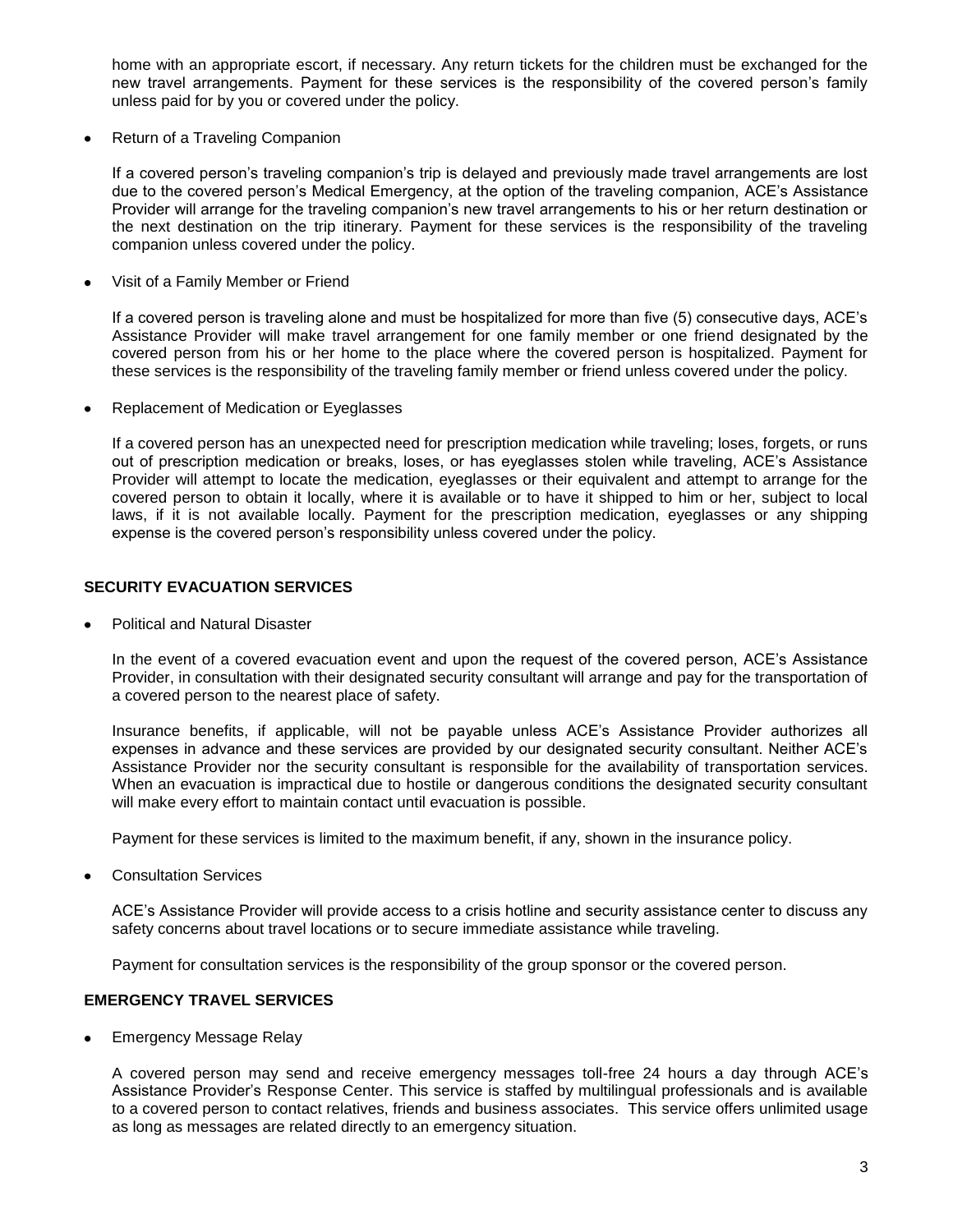#### Emergency Travel Arrangements

ACE's Assistance Provider will make new reservations for airlines, hotels and other travel related services in the event of an emergency or unexpected need for a covered person to return home prior to the scheduled return date.

Emergency Cash

ACE's Assistance Provider will deliver emergency funds to a covered person provided there is satisfactory guarantee of reimbursement. The method of delivery of emergency funds will vary according to the need in a given situation. A satisfactory guarantee of reimbursement is the ability to debit a covered person's valid credit or debit card in the amount required and a written guarantee of payment signed by the covered person.

Legal Assistance/Bail

ACE's Assistance Provider will assist a covered person with locating local attorneys and will advance bail funds, where permitted by law and with satisfactory guarantee of reimbursement. A satisfactory guarantee of reimbursement is the ability to debit covered person's valid credit or debit card in the amount required and a written guarantee of payment signed by the covered person.

Location of Lost Items

ACE's Assistance Provider will assist a covered person with arrangements to replace or forward copies of lost or stolen documents, including passports, drivers licenses and credit cards, as well as assist with procedures to file loss reports and to recover lost or stolen articles.

Interpretation/Translation

The multilingual staff at the ACE's Assistance Provider's Response Center, will assist a covered person with foreign language and interpretation problems over the telephone or shall refer them to a certified translator, if required. Payment for these services is the responsibility of the person requesting the services if not covered under the policy.

#### **INFORMATION SERVICES**

ACE clients and travelers will have access to a secure, web-based system for tracking global threats and receiving location based risk intelligence including:

- Up-to-the-minute travel alerts regarding political instability, civil unrest, disease outbreaks, crime patterns and worldwide terrorism news.
- Real-time country-specific trip briefs for intended travel destinations, including any safety and security issues for that city region or country, helpful security tips, plus any security precautions that should be adopted to avoid those risks.
- Country-specific health information including trip preparation advice and preferred medical facilities around  $\bullet$ the world.
- U.S. State Department Travel Warnings
- Online ability to locate preferred providers, obtain contact information for such providers, as well as their specialties and practices.

The following pre-trip information will be available to a covered person before they depart and while traveling on a covered trip:

Visa, Passport, and Inoculation Requirements

ACE's Assistance Provider will provide information on the visa, inoculation, passport or immunization requirements of the foreign countries in which a covered person will be traveling.